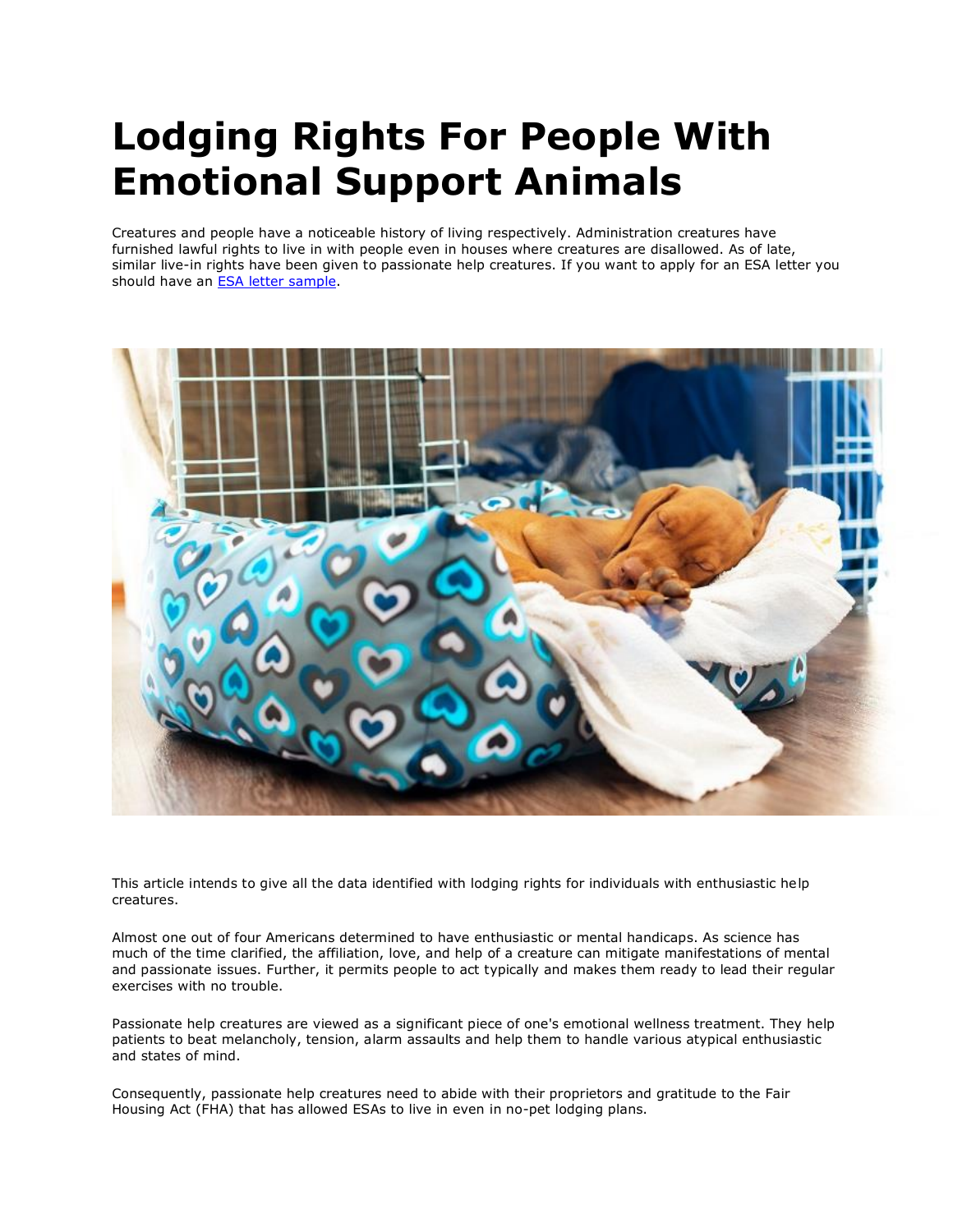By having an appropriate **[ESA letter](https://www.realesaletter.com/sample-esa-letter) for lodging, one can lawfully move in with his enthusiastic help creature** with no segregation based on species or breeds. Adding to the advantages, there are no additional expenses or a proprietor can not charge you for your ESA. Besides, a proprietor isn't legitimately permitted to force extra limitations or necessities on tenants.

## **It is safe to say that you are Planning To Take Your ESA Home?**

Indeed, on the off chance that you're intending to do as such, at that point remember that in any event, having every one of these rights, a few people actually think that it's hard to practice these rights. Why? As these laws and rights are new augmentations and numerous proprietors are not completely mindful of them. Consequently, you should make certain of your privileges and have full data about practicing them as an ESA proprietor.

Tell on to investigate your options, prerequisites, duties, and limitations alongside those of your landowner about lodging with an enthusiastic help creature.

## **Reasonable Housing Act (FHA)**

Segment 504 of the Rehabilitation Act of 1973 was placed into power as Title 8 of 1968 of the Civil Rights Act to shield everybody from segregation by a landowner who leases his living arrangement, paying little heed to religion, sex, race, age or other significant factors, for example, mental or actual incapacities.

Following this, the Fair Housing Act (FHA) was presented in law in 1988, setting express forbiddances on lodging victimization individuals with incapacities specifically, incorporating individuals with unique limitations, requests, and assistive administrations.

The FHA clarifies assistive guides or administrations to incorporate help creatures, for example, administration creatures, treatment creatures, and enthusiastic help creatures. Under the Fair Housing Act, enthusiastic help creatures are absolved from many lodging rules and limitations forced on broad pets. If you want to keep your animal with you in your house you should know about an [ESA letter for housing.](https://www.realesaletter.com/sample-esa-letter)

Henceforth, the landowner can not deny an individual with a handicap or require unique or extra terms and conditions, standards, or application methodology for individuals with incapacities than those without. Neither a landowner can force extra charges or expenses for an individual with incapacities.

#### **Passionate Support Animal Protections**

In the event that you own a legitimate ESA letter for your pet, at that point no proprietor can victimize your creature based on the kind of creature. Passionate help creatures can be of any sort and any variety and landowners can not confine individuals to normal or general pets like canines or felines. It absolutely relies upon the tenant and his likings.

#### **Would you be able to Have More Than One ESA?**

Indeed, you can have more than one enthusiastic help creature and again your home proprietor can not reject it. Enthusiastic help creatures are important for individuals with mental handicaps and on the off chance that you get love and love from more than one creature and have enrolled them as your ESA then you are good to go to stay with them. If you do not have an ESA letter you can apply for an ESA letter online only if you have an [emotional support animal letter sample.](https://www.realesaletter.com/sample-esa-letter)